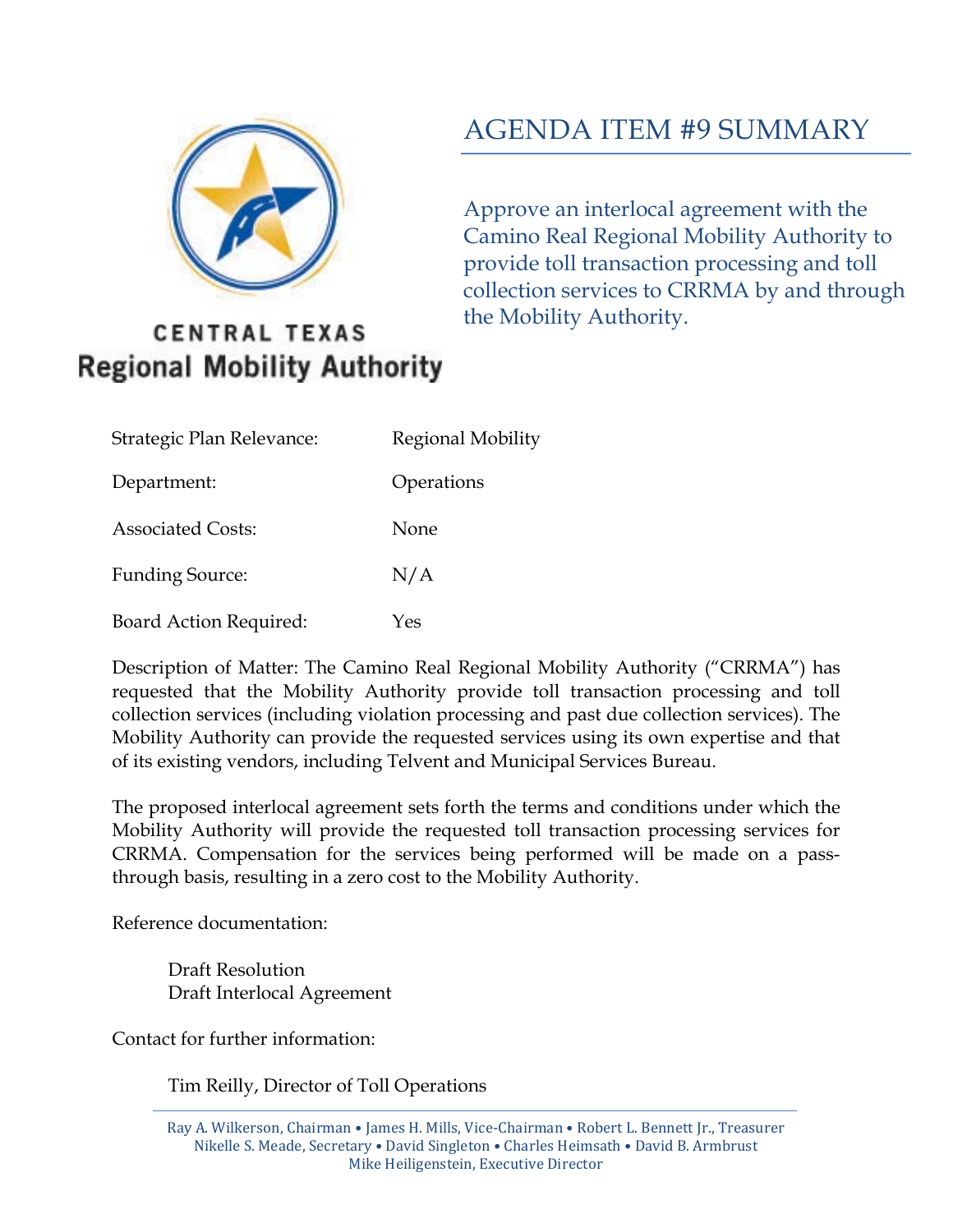#### **GENERAL MEETING OF THE BOARD OF DIRECTORS OF THE CENTRAL TEXAS REGIONAL MOBILITY AUTHORITY**

### **RESOLUTION NO. 13-\_\_\_**

#### **APPROVING AN INTERLOCAL AGREEMENT WITH THE CAMINO REAL REGIONAL MOBILITY AUTHORITY TO PROVIDE TOLL TRANSACTION PROCESSING AND TOLL COLLECTION SERVICES TO CRRMA BY AND THROUGH THE MOBILITY AUTHORITY.**

WHEREAS, Chapter 791 of the Texas Government Code and Section 370.033 of the Transportation Code authorize a regional mobility authority to enter into an agreement with a governmental entity for the performance of governmental functions and services, including administrative functions; and

WHEREAS, the Camino Real Regional Mobility Authority ("CRRMA") has requested that the Mobility Authority and its contractors provide toll transaction processing and toll collection services for the CRRMA Loop 375 César Chávez – Border Highway Managed Lanes Project, in accordance with the terms and conditions of a proposed agreement attached as Exhibit 1; and

WHEREAS, the Executive Director recommends approval of the proposed agreement.

NOW THEREFORE BE IT RESOLVED that the proposed interlocal agreement with the Camino Real Regional Mobility Authority is hereby approved; and

BE IT FURTHER RESOLVED that the Executive Director is authorized to finalize and execute the proposed interlocal agreement on behalf of the Mobility Authority, in the form or substantially the same form as Exhibit 1.

Adopted by the Board of Directors of the Central Texas Regional Mobility Authority on the  $28<sup>th</sup>$ day of August, 2013.

Submitted and reviewed by: Approved:

Andrew Martin **Ray A. Wilkerson** General Counsel for the Central Chairman, Board of Directors Texas Regional Mobility Authority **Resolution Number 13-**

\_\_\_\_\_\_\_\_\_\_\_\_\_\_\_\_\_\_\_\_\_\_\_\_\_\_\_\_ \_\_\_\_\_\_\_\_\_\_\_\_\_\_\_\_\_\_\_\_\_\_\_\_\_\_\_\_ Date Passed 08/28/13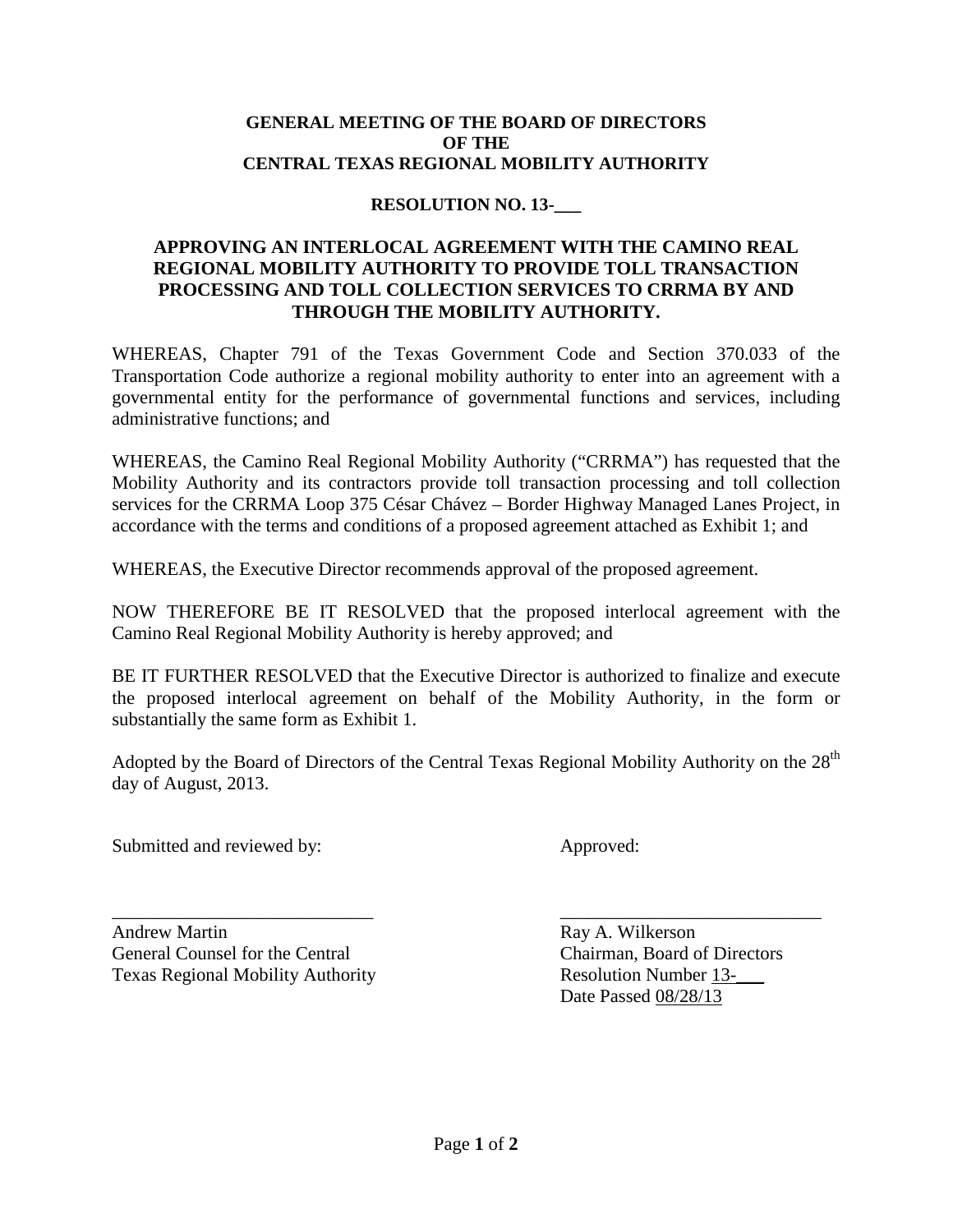## **Exhibit 1**

## **Interlocal Agreement with the Camino Real Regional Mobility Authority**

[shown on the following 7 pages]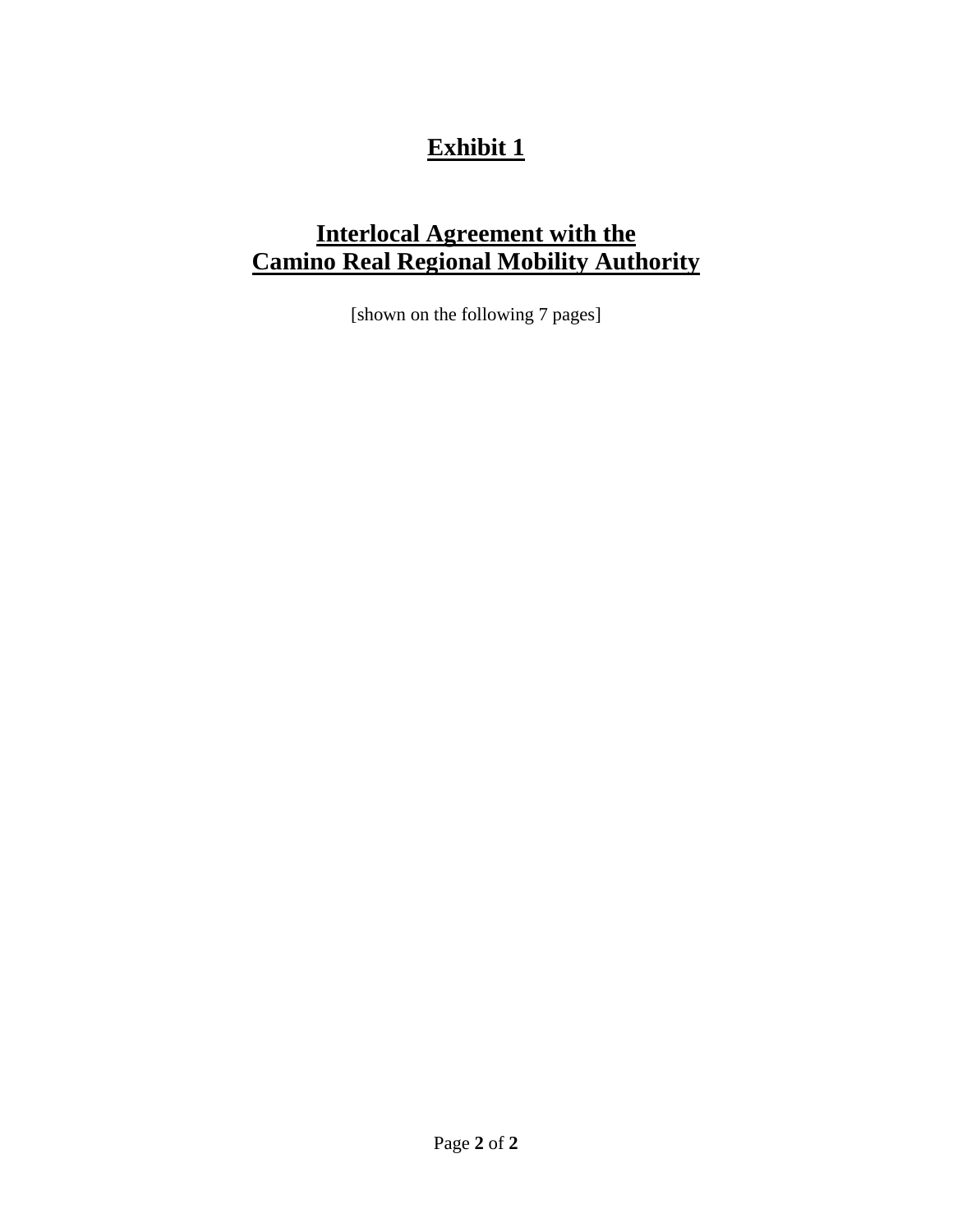#### **INTERLOCAL AGREEMENT**

**THIS INTERLOCAL AGREEMENT** (the "Agreement") is made and entered into effective as of the \_\_ day of \_\_\_\_\_\_, 2013, by and between the CENTRAL TEXAS REGIONAL MOBILITY AUTHORITY ("CTRMA") and the CAMINO REAL REGIONAL MOBILITY AUTHORITY ("CRRMA"), political subdivisions of the State of Texas (collectively, the "Parties").

#### **WITNESSETH:**

**WHEREAS**, the CTRMA is a regional mobility authority created pursuant to the request of Travis and Williamson Counties and operating pursuant to Chapter 370 of the Texas Transportation Code (the "RMA Act") and 43 TEX. ADMIN. CODE §§ 26.1 *et seq.* (the "RMA Rules"); and

**WHEREAS**, the CRRMA is a regional mobility authority created pursuant to the request of the City of El Paso and operating pursuant to the RMA Act and of the RMA Rules; and

**WHEREAS**, Chapter 791 of the Texas Government Code provides that any one or more public agencies may contract with each other for the performance of governmental functions or services in which the contracting parties are mutually interested; and

**WHEREAS**, Section 370.033 of the RMA Act provides that a regional mobility authority may enter into contracts or agreements with another governmental entity; and

**WHEREAS**, the CRRMA is in need of toll transaction processing and toll collection services (including "pay-by-mail" processing, violation processing, and debt collection services) related to the Loop 375 César Chávez – Border Highway Managed Lanes Project and any future CRRMA toll projects mutually agreed to by the Parties to be subject to this Agreement (the "CRRMA Projects"); and

**WHEREAS**, the CTRMA previously entered into an Agreement for Violation Processing and Debt Collection Services with Gila Corporation, d/b/a Municipal Services Bureau ("MSB") for the provision of violation processing, collection management, and court process support services (the "MSB Contract"); and

**WHEREAS,** the CTRMA, independently and by and through its consultants, has the expertise required to provide toll transaction processing and toll collection services in connection with toll projects; and

**WHEREAS**, the CTRMA is a party to the Statewide Interoperability of Toll Collection Systems Agreement (the "Interoperability Agreement"), through which toll transactions on various tolled facilities throughout the state are processed and credited to the operator of the facility on which the transaction occurred; and

**WHEREAS**, the Parties have agreed that it would be to their mutual benefit for the CTRMA to provide needed toll transaction processing and toll collection services to the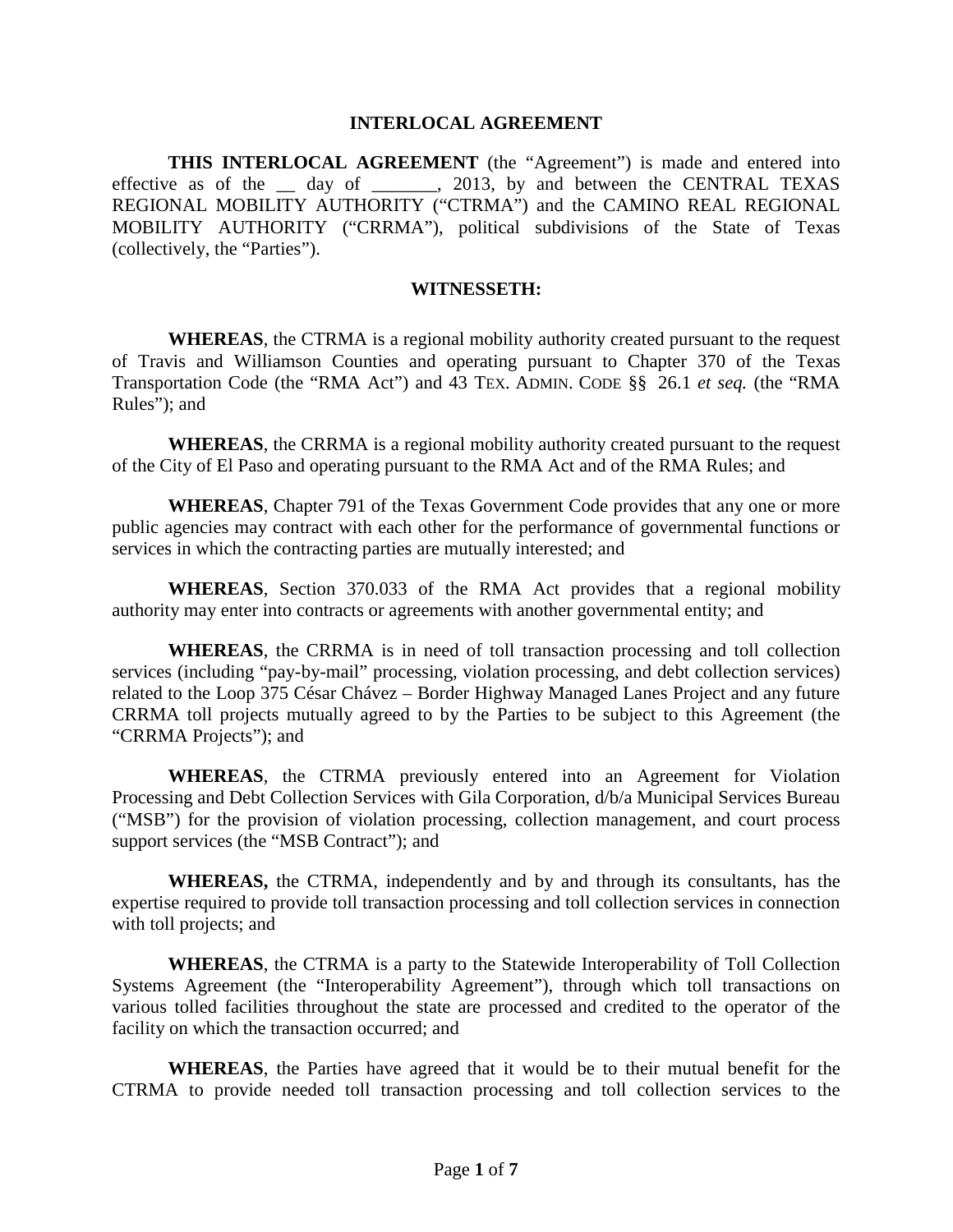CRRMA through its expertise and resources, including those available through the MSB Contract and the Interoperability Agreement.

**NOW, THEREFORE**, in consideration of the mutual covenants and agreements herein contained, the undersigned Parties agree as follows:

#### **I. FINDINGS**

**Recitals**. The recitals set forth above are incorporated herein for all purposes and are found by the Parties to be true and correct. It is further found and determined that the Parties have authorized and approved the Agreement by resolution or order adopted by their respective governing bodies, and that this Agreement will be in full force and effect when approved by each party.

## **II.**

### **ACTIONS**

**1. Provision of Services**. Subject to the terms of this Agreement, the CRRMA shall utilize the resources of the CTRMA and/or its consultants, including the resources and services provided under the MSB Contract and the Interoperability Agreement, in connection with the provision of toll transaction processing, toll collection, violation processing, collection management, and court support services on CRRMA Projects. The general Scope of Work (the "Services") to be provided by the CTRMA is set forth in Attachment "A". In the event that CRRMA becomes a direct party to the Interoperability Agreement the parties agree to amend this Agreement as necessary to accommodate such change.

**2. Cost of Services and Payment.** The cost of services and payments are governed by underlying agreements between CTRMA and its consultants and the Interoperability Agreement. In accordance with the underlying agreements and established processes, and in accordance with a schedule to be mutually agreed upon by the parties, the CTRMA, by and through its consultants, shall submit to the CRRMA a summary of toll related fees and costs charged and collected in providing the Services under this Agreement and shall also present a reconciliation of the related transactions, invoices and accounts.

The current applicable fees for service are provided in the Rate Schedule set forth in Attachment "B". The CTRMA agrees to pay, or cause to be paid, any funds collected by the CTRMA on behalf of the CRRMA within 45 days of receiving those funds. The current Schedule for collection of toll related funds is provided in the CTRMA Toll Funds Collection Schedule set forth in Attachment "C". The CTRMA may deduct applicable processing fees prior to transferring toll related funds to the CRRMA, resulting in a net invoice or payment to the CRRMA. The funds due and fees deducted shall be clearly shown on the associated summary document.

Payments due to either party under this Agreement shall be made to:

Central Texas Regional Mobility Authority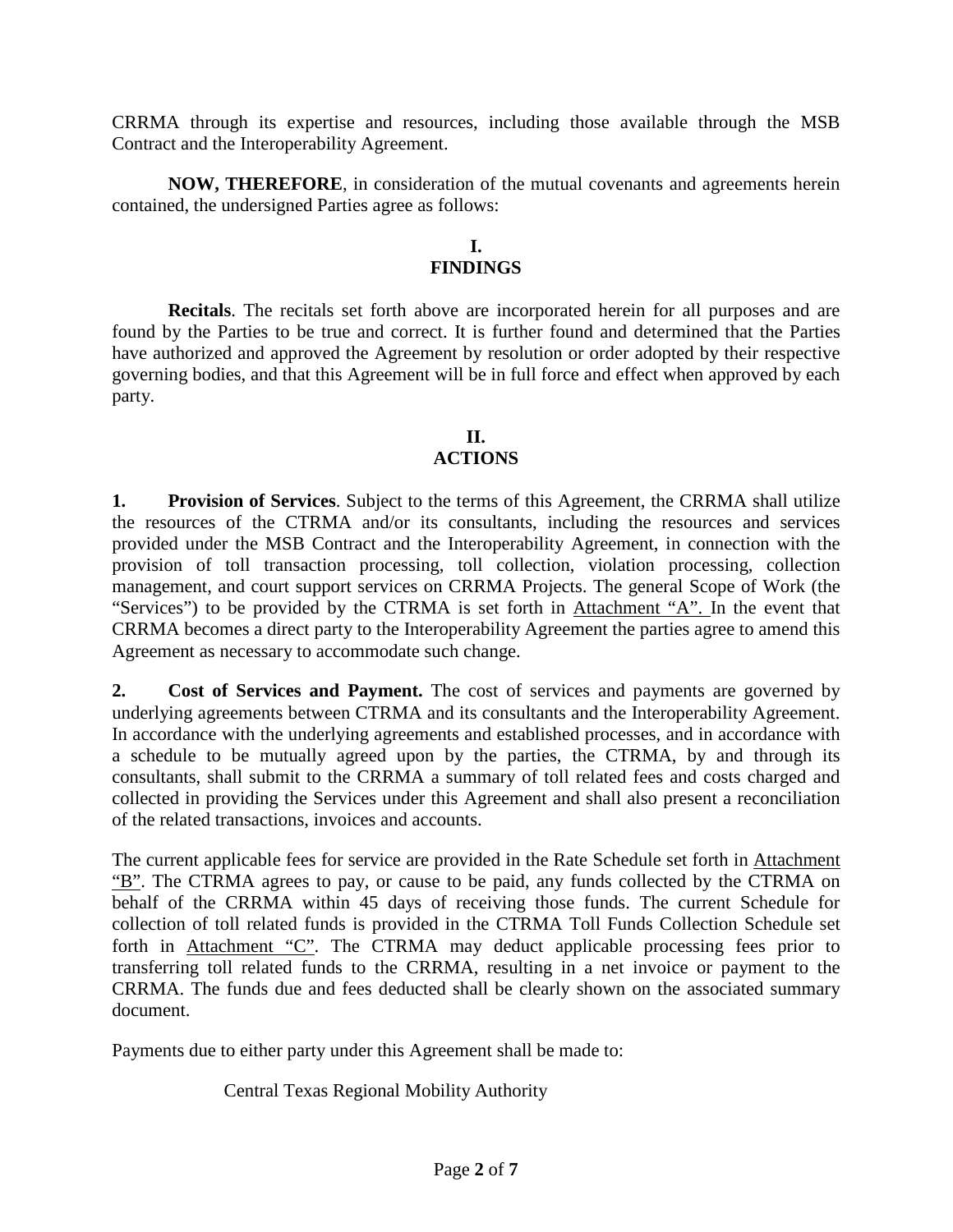3300 N IH-35, Suite 300 Austin, TX 78705 Attn: Chief Financial Officer

Camino Real Regional Mobility Authority 300 N. Campbell, 2nd Floor El Paso, Texas 79901 Attn: Executive Director

**3. Performance Measures**. The toll collection processing services being provided pursuant to this Agreement are an extension of the services being provided to the CTRMA under the MSB Contract. As such, CTRMA shall ensure, through its agreement with MSB and other of its subcontractors, that the same performance measures are established and maintained for toll collection processing services on the CRRMA Projects as are applicable to CTRMA facilities. CTRMA shall enforce such measures and standards on CRRMA's behalf, and CTRMA shall not agree to modify performance measures without the prior written consent of CRRMA.

#### **III. GENERAL AND MISCELLANEOUS**

**1. Term and Termination**. Subject to the following, this Agreement shall be effective as of the date first written above and shall continue in force and effect until January 1, 2019. The term of the Agreement may be extended by written agreement of the Parties. Notwithstanding the foregoing:

- a. if the MSB Contract is terminated pursuant to Article 3 of that agreement, this Agreement shall terminate on the same day that the MSB Contract terminates, provided that 1) the CTRMA shall give the CRRMA written notice of the termination within ten (10) days of providing notice to or receiving notice from MSB in accordance with Article 3 of the MSB Contract; and 2) in the event that the CTRMA enters into a contract for toll transaction processing services with another provider upon termination of the MSB Contract, the CTRMA shall use its best efforts to continue to provide the Services to the CRRMA pursuant to the terms of this Agreement under the contract between the CTRMA and its new provider of toll collection processing services;
- b. either party may terminate this Agreement in the event of a material breach of its terms, which may include, but is not limited to, failure to make timely payments of amounts owed and failure of the toll collection processing services to be provided in accordance with this Agreement, provided that the party seeking to terminate the Agreement has provided written notice to the other of the alleged default and the default has not been cured within thirty (30) days of receipt of such notice; and
- c. the parties may mutually agree to terminate this Agreement.

**2. Prior Written Agreements**. This Agreement is without regard to any and all prior written contracts or agreements between the Parties regarding any other subject matter and does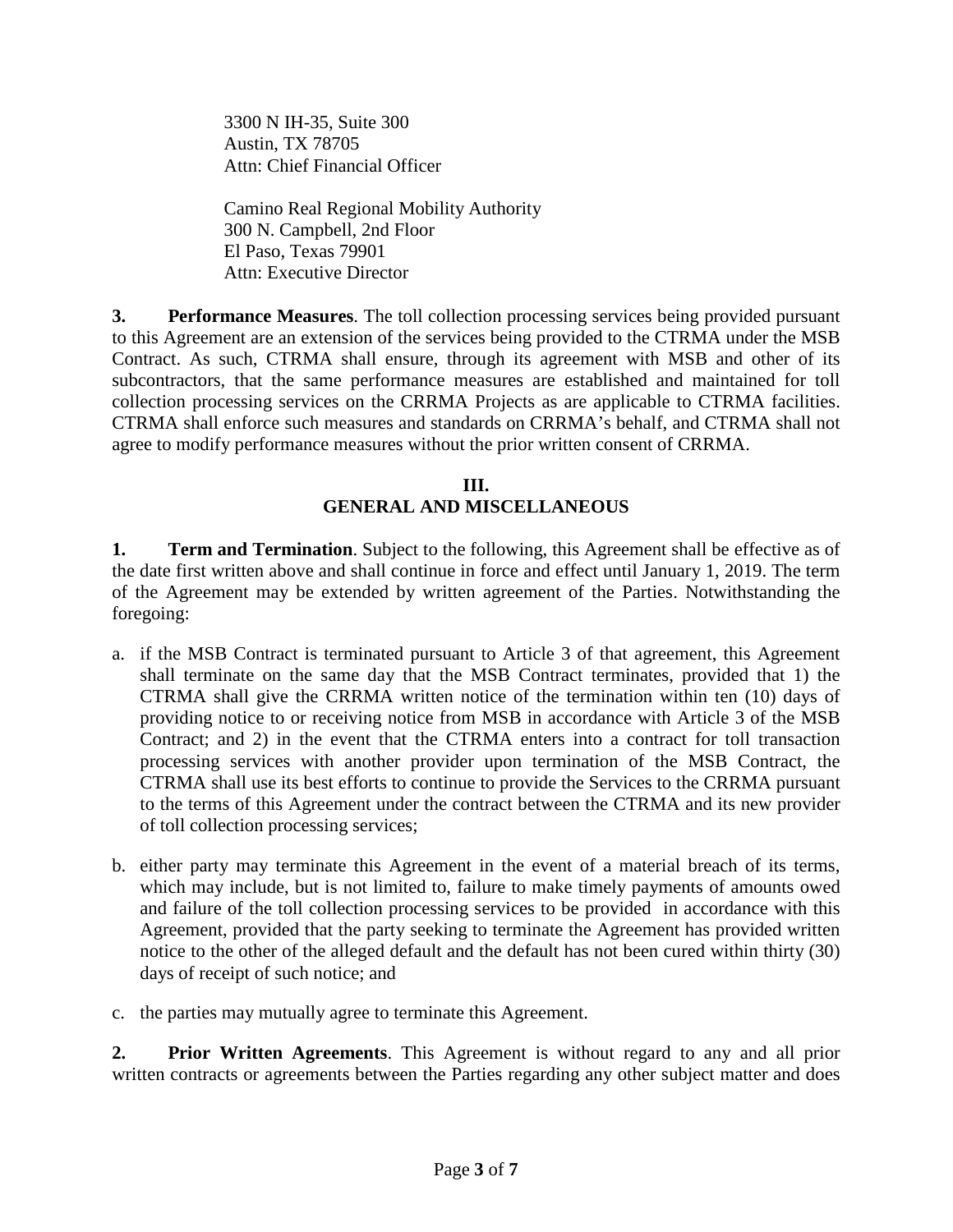not modify, amend, ratify, confirm, or renew any such other prior contract or agreement between the Parties.

**3. Other Services**. Nothing in this Agreement shall be deemed to create, by implication or otherwise, any duty or responsibility of either of the Parties to undertake or not to undertake any other service, or to provide or not to provide any service, except as specifically set forth in this Agreement or in a separate written instrument executed by both Parties.

**4. Governmental Immunity**. Nothing in this Agreement shall be deemed to waive, modify, or amend any legal defense available at law or in equity to either of the Parties nor to create any legal rights or claims on behalf of any third party. Neither of the Parties waives, modifies, or alters to any extent whatsoever the availability of the defense of governmental immunity under the laws of the State of Texas and of the United States.

**5. Amendments and Modifications**. This Agreement may not be amended or modified except in writing and executed by both Parties to this Agreement and authorized by their respective governing bodies.

**6. Severability**. If any provision of this Agreement shall be held invalid or unenforceable by any court of competent jurisdiction, such holding shall not invalidate or render unenforceable any other provision hereof, but rather this entire Agreement will be construed as if not containing the particular invalid or unenforceable provision(s), and the rights and obligations of the Parties shall be construed and enforced in accordance therewith. The Parties acknowledge that if any provision of this Agreement is determined to be invalid or unenforceable, it is their desire and intention that such provision be reformed and construed in such a manner that it will, to the maximum extent practicable, give effect to the intent of this Agreement and be deemed to be validated and enforceable.

**7. Execution in Counterparts**. This Agreement may be simultaneously executed in several counterparts, each of which shall be an original and all of which shall be considered fully executed as of the date first written above, when both Parties have executed an identical counterpart, notwithstanding that all signatures may not appear on the same counterpart.

**IN WITNESS WHEREOF,** the Parties have executed and attested this Agreement by their officers thereunto duly authorized.

## **CENTRAL TEXAS REGIONAL MOBILITY AUTHORITY**

By: \_\_\_\_\_\_\_\_\_\_\_\_\_\_\_\_\_\_\_\_\_\_\_\_\_\_\_\_\_\_\_\_\_\_

Mike Heiligenstein, Executive Director

## **CAMINO REAL REGIONAL MOBILITY AUTHORITY**

By: \_\_\_\_\_\_\_\_\_\_\_\_\_\_\_\_\_\_\_\_\_\_\_\_\_\_\_\_\_\_\_\_\_\_

Raymond L. Telles, Executive Director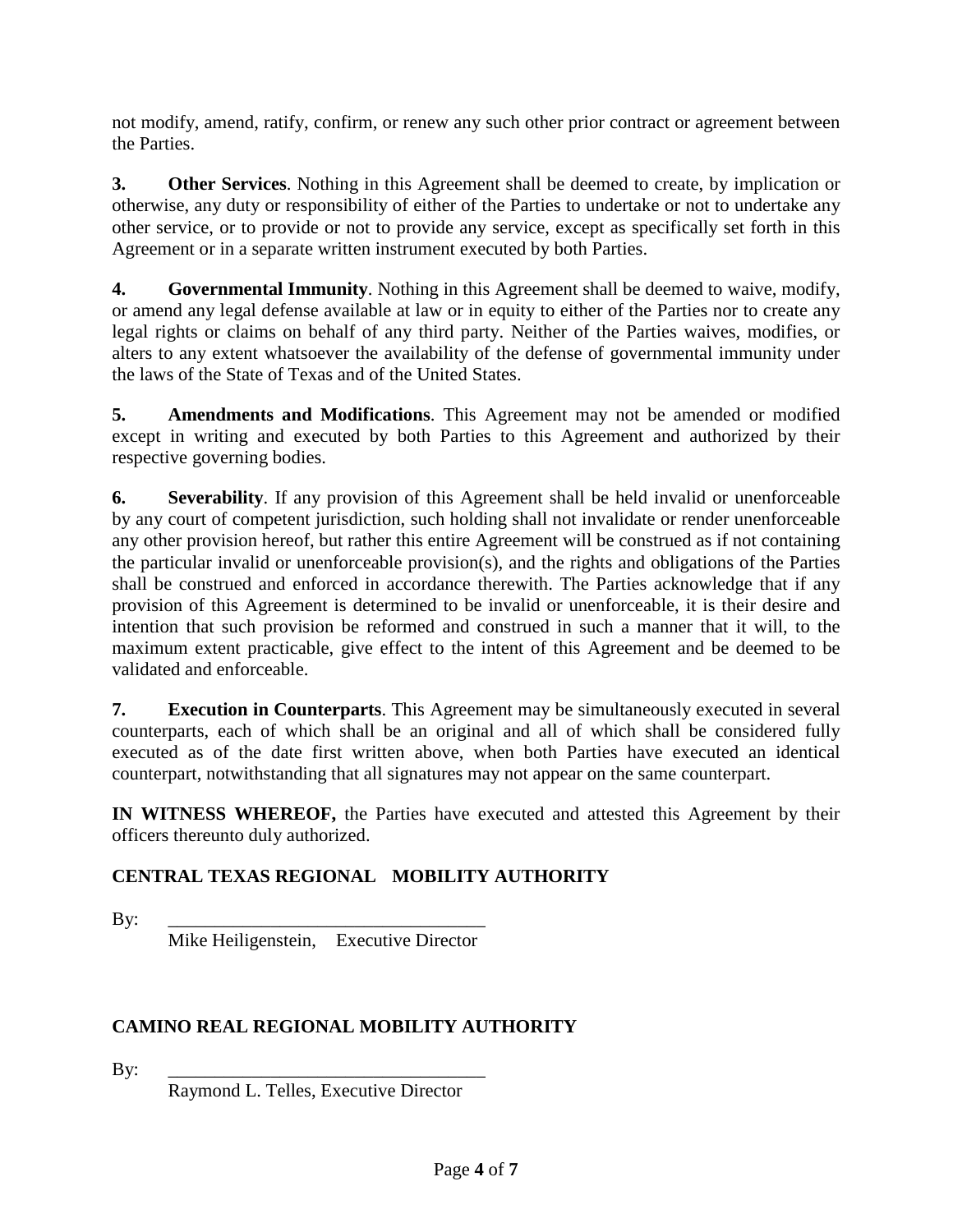### **ATTACHMENT "A"**

#### **SCOPE OF SERVICES**

The CTRMA shall provide toll transaction processing, image processing, Pay-by-Mail invoicing, violation processing services, and court support services for the purpose of collecting toll-related funds on behalf of the CRRMA. The Scope of Services may include, but not be limited to, the following tasks on behalf of the CRRMA:

- 1. The CTRMA shall collect and distribute to the CRRMA toll funds collected on behalf of the CRRMA.
- 2. The CTRMA shall provide assistance to the CRRMA in properly reconciling the payments from CTRMA to CRRMA and, if applicable, payments from CTRMA's Consultants to the CRRMA.
- 3. The CTRMA shall process all transactional and image data from specified in-lane toll collection systems for the CRRMA Projects.
- 4. The CTRMA shall process transactional and image-based data in accordance with its business rules, policies, and procedures.
- 5. The CTRMA shall submit transponder-based and applicable image-based transactions to the Texas Statewide Interoperable Hub, in accordance with the approved Texas statewide interoperable business rules and interface control documents.
- 6. To facilitate the processing of CRRMA transactions, the CTRMA shall submit any required changes to the Statewide Interoperability Committee per Attachment A - Section 2 of the Texas Statewide Interoperability of Toll Collection Systems Agreement.
- 7. The CTRMA shall make an effort to include the CRRMA in the review of toll transaction processing agreements that affect the processing of CRRMA transactions or may result in a change to the toll transaction fee structure or performance measures.
- 8. Either directly or through access to consultant-provided systems and reports, the CTRMA shall make all reasonable efforts to provide to the CRRMA the same access to information and reports that the CTRMA requires to audit, reconcile, or resolve customer service or financial related matters.
- 9. CTRMA shall make all reasonable efforts to provide to the CRRMA the same ownership of toll transaction related information that the CTRMA is afforded through their consultant agreements.
- 10. CTRMA shall cooperate, at no cost to CTRMA, with CRRMA to assist with the migration of all CRRMA toll transaction information to a CRRMA Central Repository System (Host) in the event that the CRRMA elects to operate independently of CTRMA at some point in the future.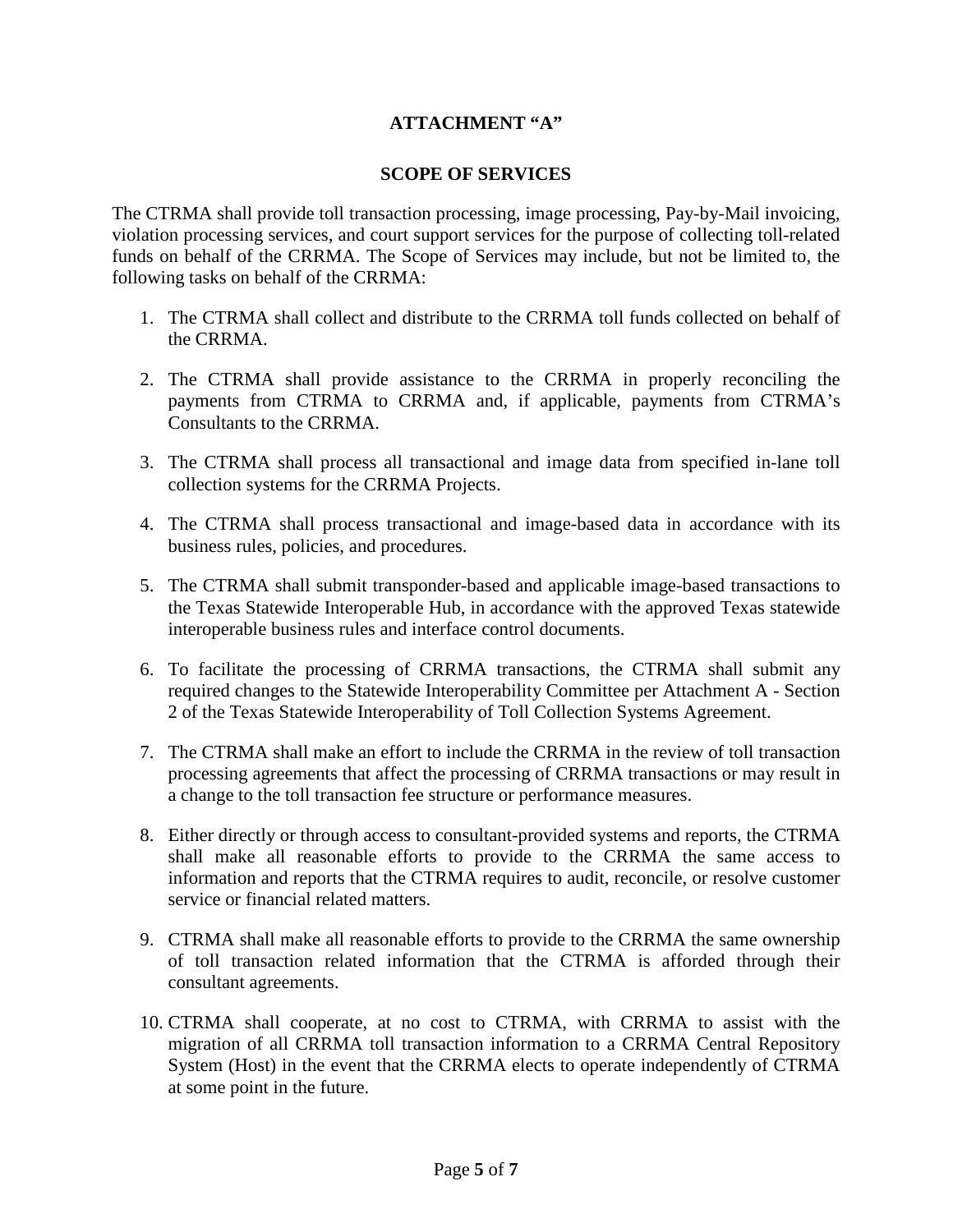### **ATTACHMENT "B"**

#### **RATE SCHEDULE**

In accordance with the provisions of Appendix "B" of the Agreement between the CTRMA and the MSB for Violation Processing and Debt Collection Services, and in accordance with the Texas Statewide Interoperability of Toll Collection Systems Agreement, the amount CTRMA is to receive for each CRRMA transponder-based and image-based process item is as follows:

| <b>Process Item</b>                   | Fees due to the CTRMA (or        | <b>Funds due to the CRRMA</b> |
|---------------------------------------|----------------------------------|-------------------------------|
|                                       | their consultants and            | from CTRMA (or directly       |
|                                       | partners) from CRRMA for         | from their consultants) for   |
|                                       | each process item                | each process item             |
| <i>*Transactions submitted to the</i> | 8% of the toll amount            | 92% of the toll amount        |
| Statewide Interop Hub and paid        |                                  |                               |
| by the away agency                    |                                  |                               |
| * Pay-by-Mail invoice                 | 12% of the Automatic Vehicle     | 88% of the Pay-by-Mail total  |
| processing and mailing                | Identification total toll amount | toll amount                   |
|                                       | plus a \$1.00 handling fee for   |                               |
|                                       | each invoice                     |                               |
| *First violation notice               | \$10                             | \$5                           |
| processing and mailing                |                                  |                               |
| *Second violation notice              | \$10                             | \$5                           |
| processing and mailing                |                                  |                               |
| *Final Collection Notice              | \$20                             | \$10                          |
| processing and mailing                |                                  |                               |
| Court Packet development and          | \$25                             | n/a                           |
| mailing                               |                                  |                               |
| License plate image review            | \$.095                           | n/a                           |
| per transaction                       |                                  |                               |
| ** Marketing related                  | Processing and mailing cost,     | n/a                           |
| processing and mailings               | plus no more than 15%            |                               |

\*For these items, no fees or funds are due unless the associated toll and/or fees are collected from the customer or violator.

\*\* During the initial tolling operations for the Loop 375 César Chávez – Border Highway Managed Lanes Project, the CTRMA and their consultants may be asked to process license plate images and send marketing related material to the vehicles registered owner.

The rates paid to the CTRMA have no influence on the toll amount or administrative fees that the CRRMA may charge its transponder-based customers, image-based customers, and violators.

CTRMA has agreed to charge the CRRMA, without adjustment, the fees incurred by CTRMA for processing of a CRRMA transaction and images in accordance with the provisions of the above-mentioned agreements. These rates, while currently in effect, are subject to periodic review and adjustment by mutual agreement of CTRMA, CRRMA, and MSB.